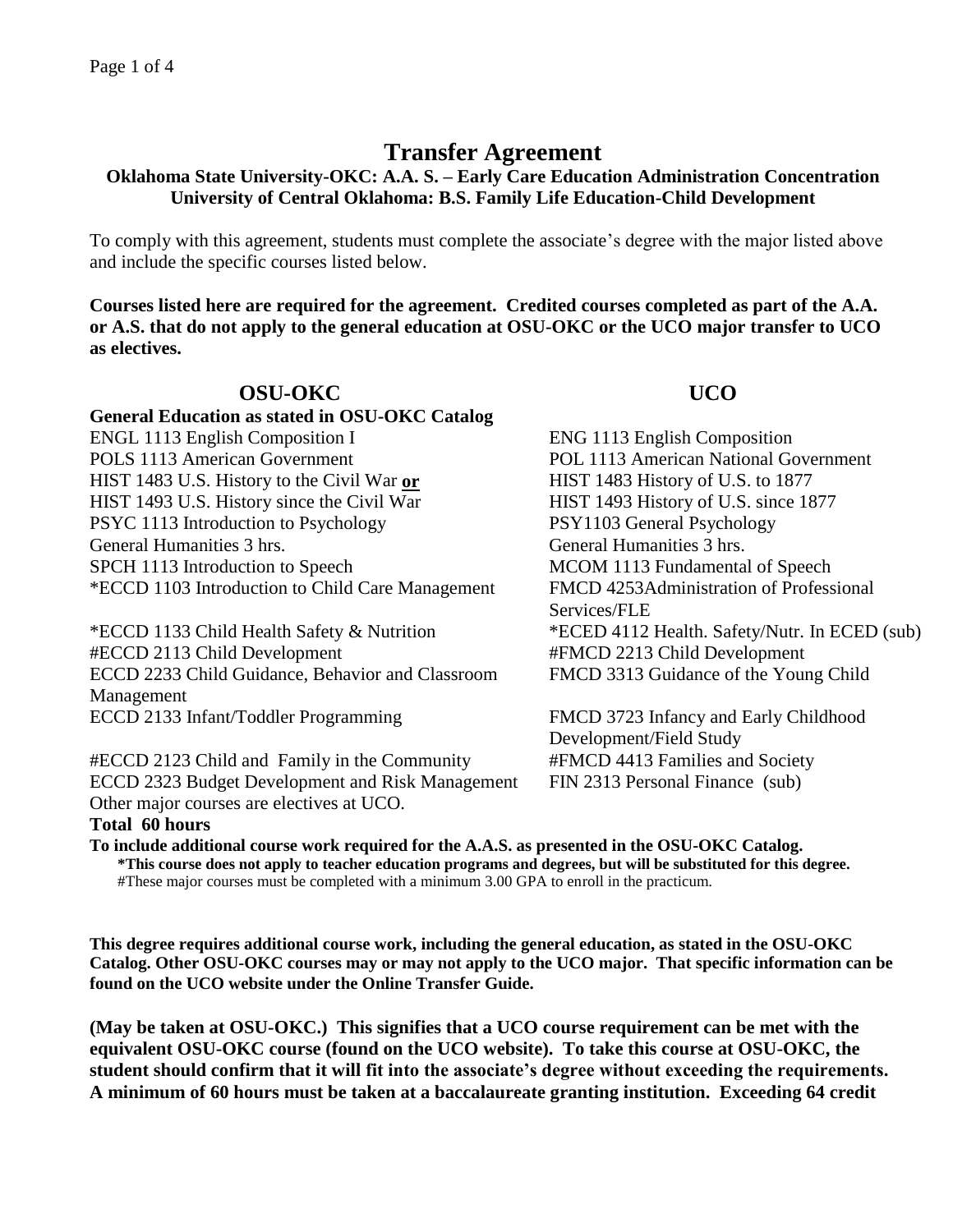**hours at the community college means the student will be required to take more than the minimum of 124 credit hour total. A minimum of 40 hours of 3/4000 level courses are required for the baccalaureate. Courses from community colleges are 1/2000 level.**

**Total at OSU-OKC……….……………………………………………………….60-64**

**To be taken at the University of Central Oklahoma……………………………67-70**

**Minimum total at UCO………………………………………………………………………71-73**

**Some of the following University Core Courses may be taken at OSU-OKC. However, a minimum of 60 must be from a baccalaureate granting institution and 30 in residence from UCO.**

**University Core ………………………………………….21-23** (May be taken at OSU-OKC.)

 **Written and Oral Communication ................................................ 3**

|--|

| ENG- | 1213 English Composition and Research OR |  |
|------|------------------------------------------|--|
| ENG  | 1223 Comp & Research: International OR   |  |
| ENG  | 1233 Composition and Research Honors OR  |  |
| ENG  | 1243 Comp, Community & Research          |  |

#### **Quantitative Reasoning/Scientific Method................................10-11**

|  | MATH 1113 Math for General Education |
|--|--------------------------------------|
|  | MATH 1513 College Algebra            |

At least one course from the Life or Physical Sciences must include a lab.

| BIO         | 1114                    | General Biology                                  |  |  |  |
|-------------|-------------------------|--------------------------------------------------|--|--|--|
| BIO -       |                         | 1214 & 1214L General Biology and General Bio Lab |  |  |  |
|             | <b>Physical Science</b> |                                                  |  |  |  |
| <b>PHY</b>  | 1014                    | University Physical Science                      |  |  |  |
| <b>PHY</b>  | 1024                    | University Physical Science with Lab             |  |  |  |
| CHEM        | 1003                    | <b>Chemistry and Society</b>                     |  |  |  |
| <b>CHEM</b> | 1024                    | Chemistry and Society with Laboratory            |  |  |  |
| <b>PHY</b>  | 1304                    | Descriptive Astronomy                            |  |  |  |
|             |                         |                                                  |  |  |  |
|             |                         |                                                  |  |  |  |
| PHIL        | 1103                    | Logic and Critical Thinking                      |  |  |  |
| PHIL        | 1113                    | Introduction to Philosophy                       |  |  |  |
| PHIL.       | 1123                    | Contemporary Moral Problems                      |  |  |  |
| PHIL.       | 2073                    | Social and Political Philosophy                  |  |  |  |
|             | 3-4                     |                                                  |  |  |  |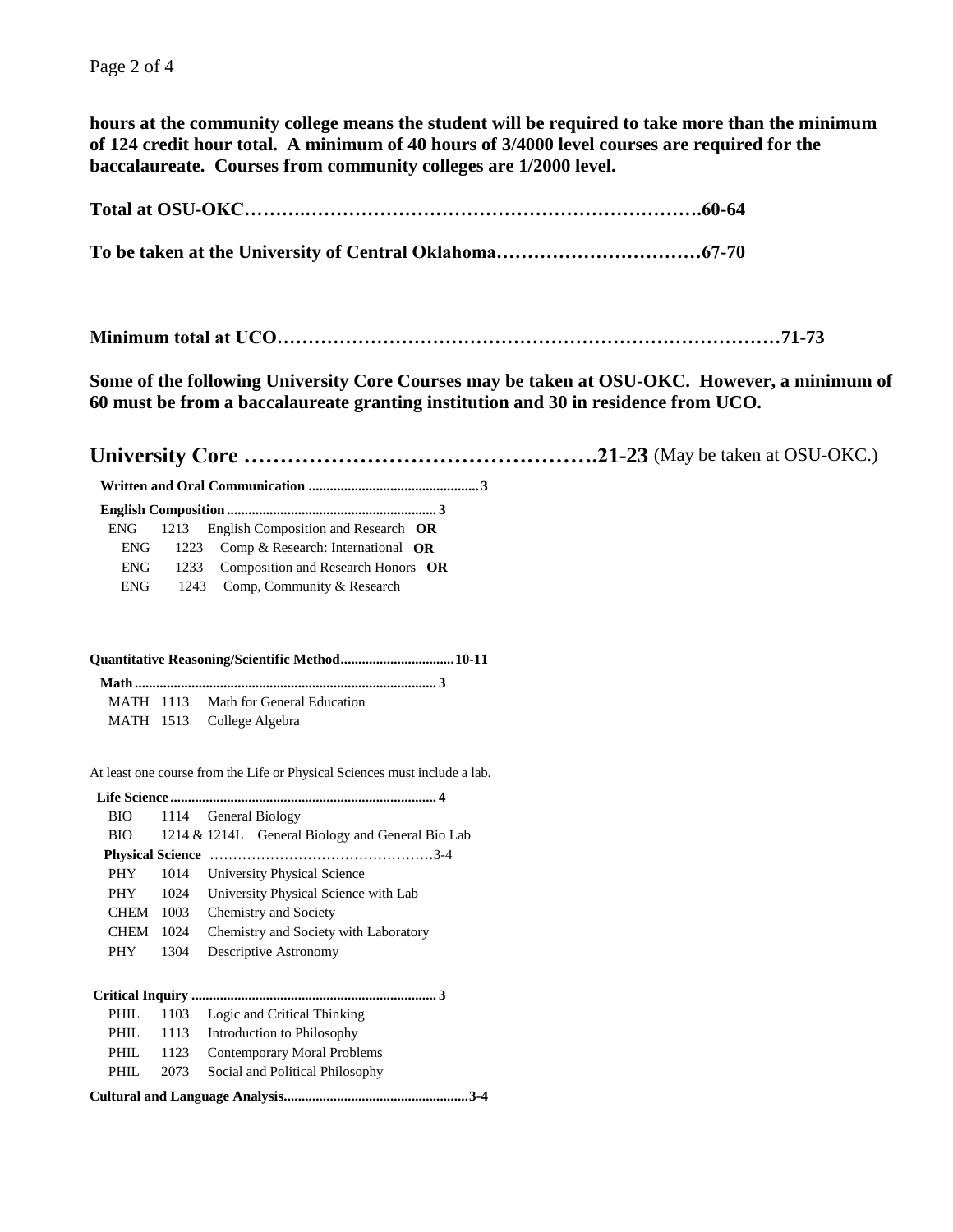| CHIN        | 1114 | Elementary Chinese I   |  |  |
|-------------|------|------------------------|--|--|
| CHIN        | 1224 | Elementary Chinese II  |  |  |
| FRCH        | 1114 | Elementary French I    |  |  |
| FRCH        | 1224 | Elementary French II   |  |  |
| <b>GERM</b> | 1114 | Elementary German I    |  |  |
| <b>GERM</b> | 1224 | Elementary German II   |  |  |
| JAPN        | 1114 | Elementary Japanese I  |  |  |
| JAPN        | 1224 | Elementary Japanese II |  |  |
| LATN        | 1114 | Elementary Latin I     |  |  |
| LATN        | 1224 | Elementary Latin II    |  |  |
| SNSK        | 1114 | Elementary Sanskrit I  |  |  |
| SNSK        | 1224 | Elementary Sanskrit II |  |  |
| SPAN        | 1114 | Elementary Spanish I   |  |  |
| SPAN        | 1224 | Elementary Spanish II  |  |  |

^ If a student can prove Novice 4 proficiency in a second language either by 2 years of a second language in high school or successful testing, then the student may select three hours from the following cultural analysis courses.

| <b>ART</b>                                | 1153 | Survey of Art History I              |  |  |
|-------------------------------------------|------|--------------------------------------|--|--|
| ART                                       | 2403 | Survey of Art History II             |  |  |
| <b>FMKT</b>                               | 2323 | Global Diversity and Protocol        |  |  |
| GEO                                       | 2303 | Regional Geography of the World      |  |  |
| <b>HIST</b>                               | 1013 | World History I                      |  |  |
| <b>HIST</b>                               | 1023 | World History II                     |  |  |
| <b>HIST</b>                               | 1273 | E Asian Civilization to 1500         |  |  |
| HIST                                      | 1283 | E Asian Civilization from 1500       |  |  |
| <b>HIST</b>                               | 1333 | <b>History of African Americans</b>  |  |  |
| HUM                                       | 2243 | Literature and Culture               |  |  |
| HUM                                       | 2273 | Art and Culture                      |  |  |
| HUM                                       | 2303 | Music and Culture                    |  |  |
| <b>HUM</b>                                | 2333 | Philosophy and Culture               |  |  |
| HUM                                       | 2423 | Non-Western Humanities               |  |  |
| <b>MUS</b>                                | 2123 | Music Appreciation                   |  |  |
| <b>MUS</b>                                | 2423 | Native American Music                |  |  |
| <b>MUS</b>                                | 2633 | Jazz History                         |  |  |
| MUS-                                      | 2623 | Music History Survey I               |  |  |
| POL                                       | 2713 | Introduction to Comparative Politics |  |  |
| <b>THRT</b>                               | 1313 | Intro to Theatre                     |  |  |
|                                           |      |                                      |  |  |
|                                           |      |                                      |  |  |
| <b>HLTH</b>                               | 1112 | <b>Healthy Life Skills</b>           |  |  |
|                                           |      |                                      |  |  |
| Family Life Education-Child Development50 |      |                                      |  |  |
|                                           |      |                                      |  |  |
| Required courses:                         |      |                                      |  |  |

| FMCD 2223 Marriage |                                                      |
|--------------------|------------------------------------------------------|
|                    | FMCD 2313 Sexuality Through the Lifespan             |
|                    | * FMCD 3013 Introduction to Family Life Education    |
|                    | * FMCD 3093 Middle Childhood Development/Field Study |
|                    | * FMCD 3243 Adolescent Development/Field Study       |